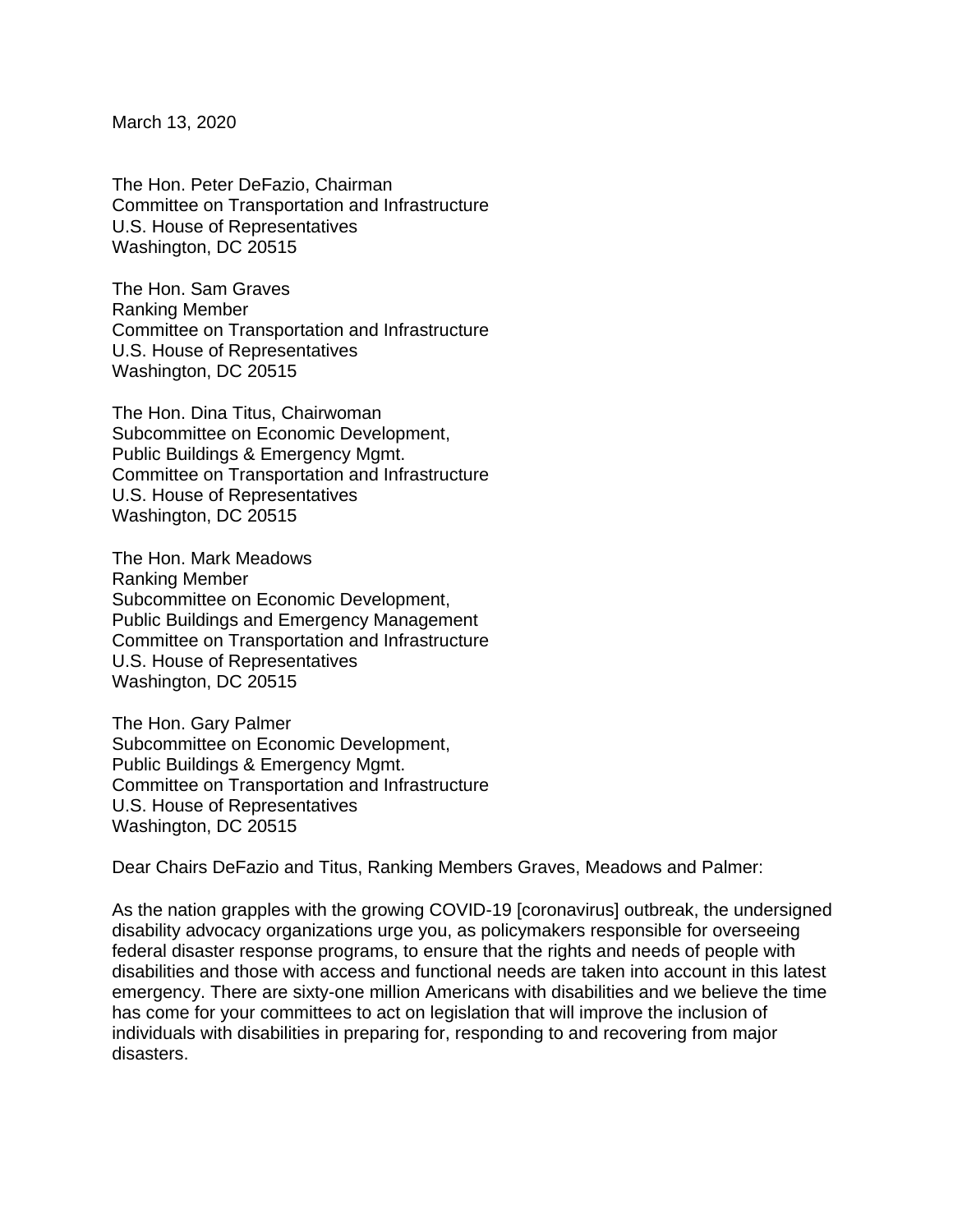We have already witnessed repeated briefings about the spread of COVID-19 in which no American Sign Language interpreter or captioning is visible on screen so that people who are deaf or hard of hearing can be informed of the latest news about the illness and the actions they must take for their own safety and the safety of others. An individual who was evacuated from an affected cruise ship and quarantined on a military base wrote recently about the moldy, musty room in which her family was placed. If people with compromised immune systems or cardiopulmonary illnesses are placed in such circumstances, this could be damaging to their health. Some communities are exploring the purchase or possible lease of empty motels or hotels to house people in quarantine and isolation for exposure and treatment of coronavirus to free up space in hospitals. There is no indication whether those communities are going to ensure those facilities, programs and services are accessible to people with disabilities. Many people with disabilities depend on personal care attendants (PCAs) or prescription medications for which they may have only limited quantities. If they are unable to access these vital services and supports in a timely fashion, this could result in severe harm or even death for people with disabilities.

The Real Emergency Access for Aging and Disability Inclusion (REAADI) for Disasters Act, H.R. 3208, and S. 1755 would address and advance solutions for many of the problems we see arising in the response to COVID-19. Had this legislation been enacted, the National Commission on Aging, Disability and Disasters would be positioned to offer critical and timely guidance and direction to federal, state, tribal, territorial and local agencies responding to this public health emergency. Other provisions in the bill would provide technical assistance to covered recipients and sub-recipients of federal funds to comply with the Rehabilitation Act and Americans with Disabilities Act (ADA) and would allow for contracts with Centers for Independent Living to assist recipients to ensure that programs, facilities, communication and services are accessible to individuals with disabilities, older adults and others with access and functional limitations. H.R. 3208 and S. 1755 would also offer financial support for creation of centers for training and technical assistance to state, tribal, territorial and local emergency management, public health and social service agencies to aid these agencies in serving covered individuals in the most integrated settings appropriate to their needs. These centers would also be tasked with researching and disseminating information about promising and good practices for protecting the civil rights of people with disabilities in COVID-19 and future public health emergencies and disasters.

By advancing this legislation, your committees can demonstrate their commitment to protecting the health, safety and civil rights of people with disabilities. The time for action is now.

American Association on Health and Disability American Network of Community Options & Resources (ANCOR) American Occupational Therapy Association American Speech-Language-Hearing Association American Therapeutic Recreation Association APSE Association of Assistive Technology Act Programs Association of University Centers on Disability Autism Society of America Brain Injury Association of America